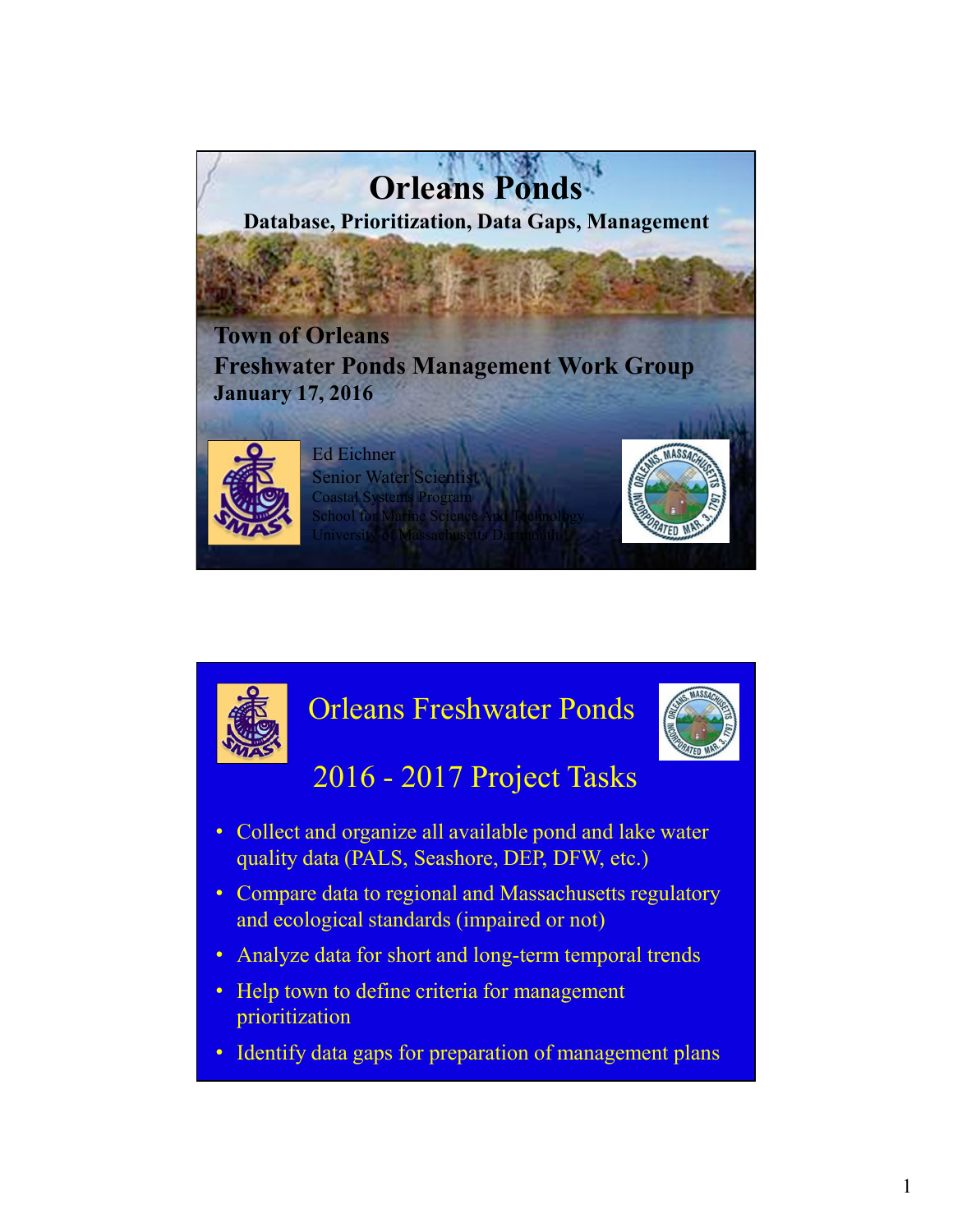



- Ecological  $\bullet$
- Data Gaps  $\bullet$

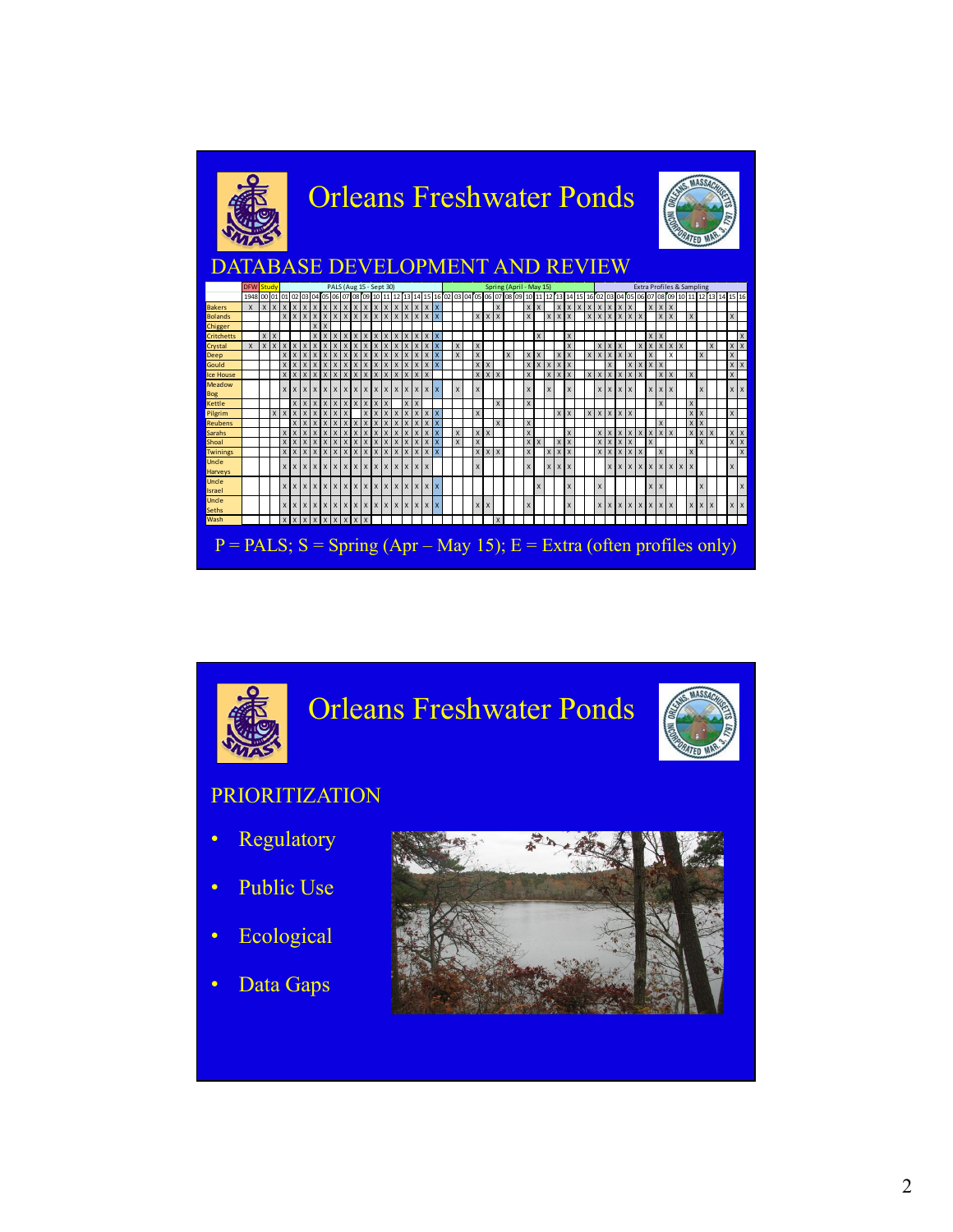|  | υĄ, |
|--|-----|
|--|-----|

PRIORITIZATION

- **Regulatory**
- Public Use
- Ecological
- Data Gaps

|                |                      | Regulatory |                                                |     |                  |                           |                 |
|----------------|----------------------|------------|------------------------------------------------|-----|------------------|---------------------------|-----------------|
| PALS#          | POND                 | Pond       | Great Integrated Herring<br><b>List Status</b> | Run | Cyano<br>closing | # of<br>Cyano<br>closings | <b>ACEC</b>     |
| OR-167 Baker   |                      | v          | 4                                              |     |                  |                           |                 |
| OR-136 Boland  |                      | N          | not listed                                     |     |                  |                           |                 |
|                | OR-171 Chigger       | N          | not listed                                     |     |                  |                           |                 |
|                | Critchetts           | N          | not listed                                     |     |                  |                           |                 |
| OR-153         | Crystal              | Υ          | 5                                              |     |                  |                           | Pleasant<br>Bay |
| OR-262 Deep    |                      | N          | not listed                                     |     |                  |                           |                 |
| OR-174 Gould   |                      | Ν          | not listed                                     |     |                  |                           | Pleasant<br>Bay |
|                | OR-113 Icehouse      | N          | not listed                                     |     |                  |                           |                 |
| OR-147 Kettle  |                      | N          | not listed                                     |     |                  |                           |                 |
|                | OR-256 Meadow Bog    | N          | not listed                                     |     |                  |                           |                 |
| OR-176 Pilgrim |                      | Υ          | 3                                              | Υ   |                  |                           |                 |
|                | OR-123 Reubens       | N          | not listed                                     |     |                  |                           |                 |
| OR-249         | Sarahs               | N          | not listed                                     |     |                  |                           | Pleasant<br>Bay |
| OR-253 Shoal   |                      | N          | not listed                                     |     |                  |                           |                 |
|                | OR-247 Twinings      | N          | not listed                                     |     |                  |                           |                 |
| OR-142         | Uncle Harvey         | N          | not listed                                     |     | Υ                | $\overline{2}$            |                 |
|                | OR-228 Uncle Israels | N          | not listed                                     |     |                  |                           |                 |
|                | OR-264 Uncle Seths   | N          | not listed                                     |     |                  |                           | Pleasant<br>Bay |
| OR-203 Wash    |                      | N          | not listed                                     |     |                  |                           |                 |



PRIORITIZATION

- Regulatory
- **Public Use**
- Ecological
- Data Gaps

|                |                      | <b>Public Use</b>           |                     |                |
|----------------|----------------------|-----------------------------|---------------------|----------------|
| PALS#          | POND                 | Public<br>Swimming<br>Beach | <b>Boat</b><br>Ramp | # of<br>Houses |
| OR-167 Baker   |                      | Υ                           | N                   |                |
| OR-136 Boland  |                      |                             |                     |                |
|                | OR-171 Chigger       |                             |                     |                |
|                | Critchetts           |                             |                     |                |
| OR-153 Crystal |                      | Υ                           | Υ                   |                |
| OR-262 Deep    |                      |                             |                     |                |
| OR-174 Gould   |                      |                             |                     |                |
|                | OR-113 Icehouse      |                             |                     |                |
| OR-147 Kettle  |                      |                             |                     |                |
|                | OR-256 Meadow Bog    |                             |                     |                |
| OR-176 Pilgrim |                      | Υ                           | N                   |                |
|                | OR-123 Reubens       |                             |                     |                |
| OR-249 Sarahs  |                      |                             |                     |                |
| OR-253 Shoal   |                      |                             |                     |                |
| OR-247         | Twinings             |                             |                     |                |
| OR-142         | Uncle Harvey         |                             |                     |                |
|                | OR-228 Uncle Israels |                             |                     |                |
|                | OR-264 Uncle Seths   |                             |                     |                |
| OR-203 Wash    |                      |                             |                     |                |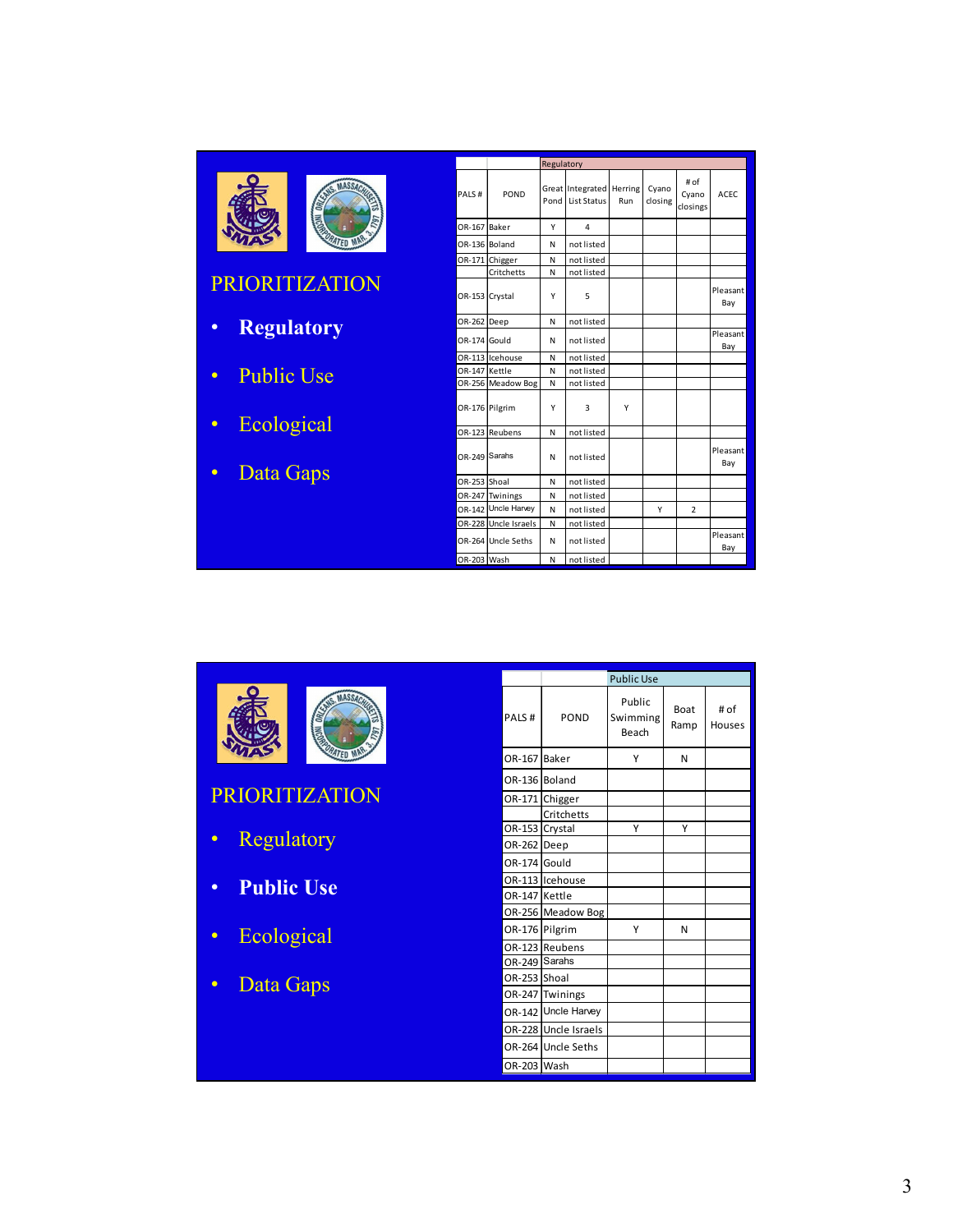|            | SNIS. MASSACHUS<br>ORL<br>Ξ | PALS#  | PON            |
|------------|-----------------------------|--------|----------------|
|            |                             | OR-167 | Baker          |
|            |                             |        | OR-136 Boland  |
|            | <b>PRIORITIZATION</b>       |        | OR-171 Chigger |
|            |                             |        | Critchett      |
|            |                             |        | OR-153 Crystal |
| Regulatory |                             | OR-262 | Deep           |

- Public Use
- **Ecological**
- Data Gaps

|                |                      | Ecological |             |      |                 |                 |                         |
|----------------|----------------------|------------|-------------|------|-----------------|-----------------|-------------------------|
| PALS#          | POND                 | Depth      | %<br>Secchi | DO D | TP <sub>S</sub> | TP <sub>D</sub> | <b>CHL</b><br>S         |
| OR-167 Baker   |                      | 17.73      | 44%         | 2.50 | 5               | 12              | 1                       |
| OR-136 Boland  |                      | 5.51       | 26%         | 0.26 | 30              | 195             | 7                       |
| OR-171         | Chigger              |            |             |      |                 |                 |                         |
|                | Critchetts           |            |             |      |                 |                 |                         |
| OR-153         | Crystal              | 13.63      | 37%         | 0.57 | $\overline{7}$  | 29              | $\mathbf{z}$            |
| OR-262         | Deep                 | 5.51       | 31%         | 1.67 | 12              | 19              | 8                       |
| OR-174         | Gould                | 3.88       | 63%         | 0.83 | 13              | 25              | $\mathsf{S}$            |
|                | OR-113 Icehouse      | 6.07       | 69%         | 0.86 | 10              | 17              | $\mathbf{6}$            |
| OR-147 Kettle  |                      | 1.59       | 19%         | 1.96 | 171             |                 | 11                      |
|                | OR-256 Meadow Bog    | 1.52       | 61%         | 7.43 | 61              | 77              | 40                      |
| OR-176 Pilgrim |                      | 8.93       | 38%         | 0.86 | 12              | 71              | $\overline{7}$          |
|                | OR-123 Reubens       | 0.95       | 31%         | 6.18 | 225             |                 | 111                     |
| OR-249         | Sarahs               | 5.30       | 44%         | 1.38 | 20              | 57              | 19                      |
| OR-253 Shoal   |                      | 1.71       | 36%         | 2.18 | 29              | 39              | 17                      |
| OR-247         | Twinings             | 3.56       | 72%         | 3.26 | 10              | 16              | $\overline{\mathbf{3}}$ |
| OR-142         | Uncle Harvey         | 5.85       | 53%         | 1.56 | 13              | 18              | 4                       |
|                | OR-228 Uncle Israels | 0.63       | 78%         | 4.74 | 103             |                 | 31                      |
|                | OR-264 Uncle Seths   | 3.05       | 43%         | 1.15 | 27              | 39              | 10 <sup>1</sup>         |
| OR-203 Wash    |                      | 2.56       | 55%         | 1.30 | 20              | 43              | 14                      |

|                |                      | Data Gaps           |                      |   |                                                    |                            |                       |                            |                           |                                                        |
|----------------|----------------------|---------------------|----------------------|---|----------------------------------------------------|----------------------------|-----------------------|----------------------------|---------------------------|--------------------------------------------------------|
| PALS#          | POND                 | Years of<br>WQ Data | Bathymetry Sediments |   | Stream                                             | Shellfish/<br>Plant Survey | Stormwater            | Watershed<br>Delineation   | Watershed<br>Analysis     | other                                                  |
| OR-167 Baker   |                      |                     | Y                    | N | N                                                  | N                          | N                     | Pleasant Bay<br>MEP        | 2007 Orleans<br>Ponds Rot |                                                        |
| OR-136 Boland  |                      |                     | Y                    | N | N                                                  | N                          | Volunteer<br>sampling | Nauset Marsh<br><b>MEP</b> | 2007 Orleans<br>Ponds Rpt |                                                        |
|                | OR-171 Chigger       |                     |                      | N |                                                    | N                          | N                     |                            |                           |                                                        |
|                | Critchetts           |                     |                      | N |                                                    | N                          | N                     |                            |                           |                                                        |
| OR-153 Crystal |                      |                     | Y                    | N | 1 Out to Lonnies?                                  | N                          | N                     | Pleasant Bay<br><b>MEP</b> | 2007 Orleans<br>Ponds Rpt |                                                        |
| OR-262 Deep    |                      |                     | Y                    | N | connection to Shoal                                | N                          | N                     | Pleasant Bay<br>MEP        |                           |                                                        |
| OR-174 Gould   |                      |                     | Y                    | N | 2 basins? Connection to<br>Areys?                  | N                          | N                     |                            |                           | adjacent abandoned<br>bog to S                         |
|                | OR-113 Icehouse      |                     | Y                    | N |                                                    | N                          | N                     |                            |                           | connections to nearby<br>ponds/wetlands?               |
| OR-147 Kettle  |                      |                     |                      | N |                                                    | N                          | N                     |                            |                           | adjacent abandoned                                     |
|                | OR-256 Meadow Bog    |                     | Y                    | N | 1 In from Sarahs/ 1 Out to<br>Quanset?             | N                          | N                     |                            |                           | brackish??                                             |
| OR-176 Pilgrim |                      |                     | Y                    | N | 1 Out to Lonnies:<br>MEP 2002-2003 (TP included??) | N                          | N                     | Pleasant Bay<br><b>MEP</b> | 2007 Orleans<br>Ponds Rpt | bog to S                                               |
|                | OR-123 Reubens       |                     |                      | N |                                                    | N                          | N                     |                            |                           | connection to<br>Icehouse?                             |
| OR-249 Sarahs  |                      |                     | Y                    | N | 1 Out to Meadow Bog?/1 Out<br>to wetlands to S?    | N                          | Ν                     | Pleasant Bay<br><b>MEP</b> |                           |                                                        |
| OR-253 Shoal   |                      |                     | Y                    | N | 1 In from OR-238; connection<br>to Deep?           | N                          | N                     | Pleasant Bay<br><b>MEP</b> |                           |                                                        |
|                | OR-247 Twinings      |                     | Y                    | N | connection to Shoal?                               | N                          | N                     | Pleasant Bay<br>MEP        |                           |                                                        |
|                | OR-142 Uncle Harvey  |                     | Y                    | N |                                                    | N                          | off Harveys Ln?       | Pleasant Bay<br><b>MEP</b> |                           |                                                        |
|                | OR-228 Uncle Israels |                     | Y                    | N |                                                    | N                          | N                     |                            |                           | connections to nearby<br>ponds (OR-230?)/<br>wetlands? |
|                | OR-264 Uncle Seths   |                     | Y                    | N | N                                                  | N                          | N                     | Pleasant Bay<br>MEP        |                           |                                                        |
| OR-203 Wash    |                      |                     |                      | N | adjacent wetland to S?                             | N                          | N                     |                            |                           |                                                        |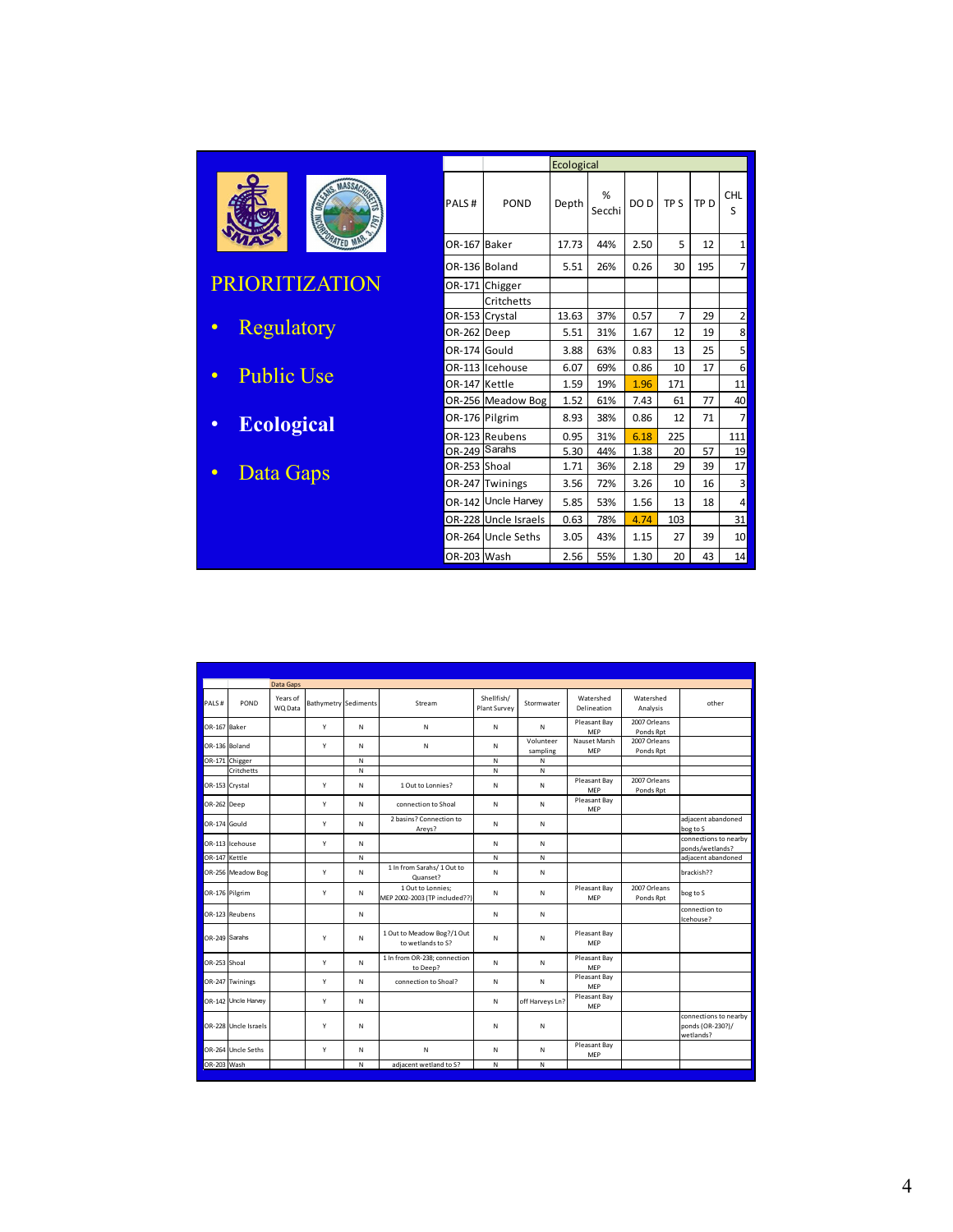

## Orleans Freshwater Ponds



#### PRIORITIZATION

- **Regulatory**
- Public Use
- **Ecological**
- Data Gaps
- Public Discussion of results
- Develop Prioritization List for Management/Data Gaps

#### Orleans Freshwater Ponds



QAPP (Quality Assurance Project Plan)

- Typically done for government funded projects; ensures state acceptance of data for their purposes
- Description of sampling and laboratory procedures
- Details QA/QC for data
- Responsible parties for all aspects of sampling, volunteer training, data handling/review
- Reviewed and approved by MassDEP and/or USEPA